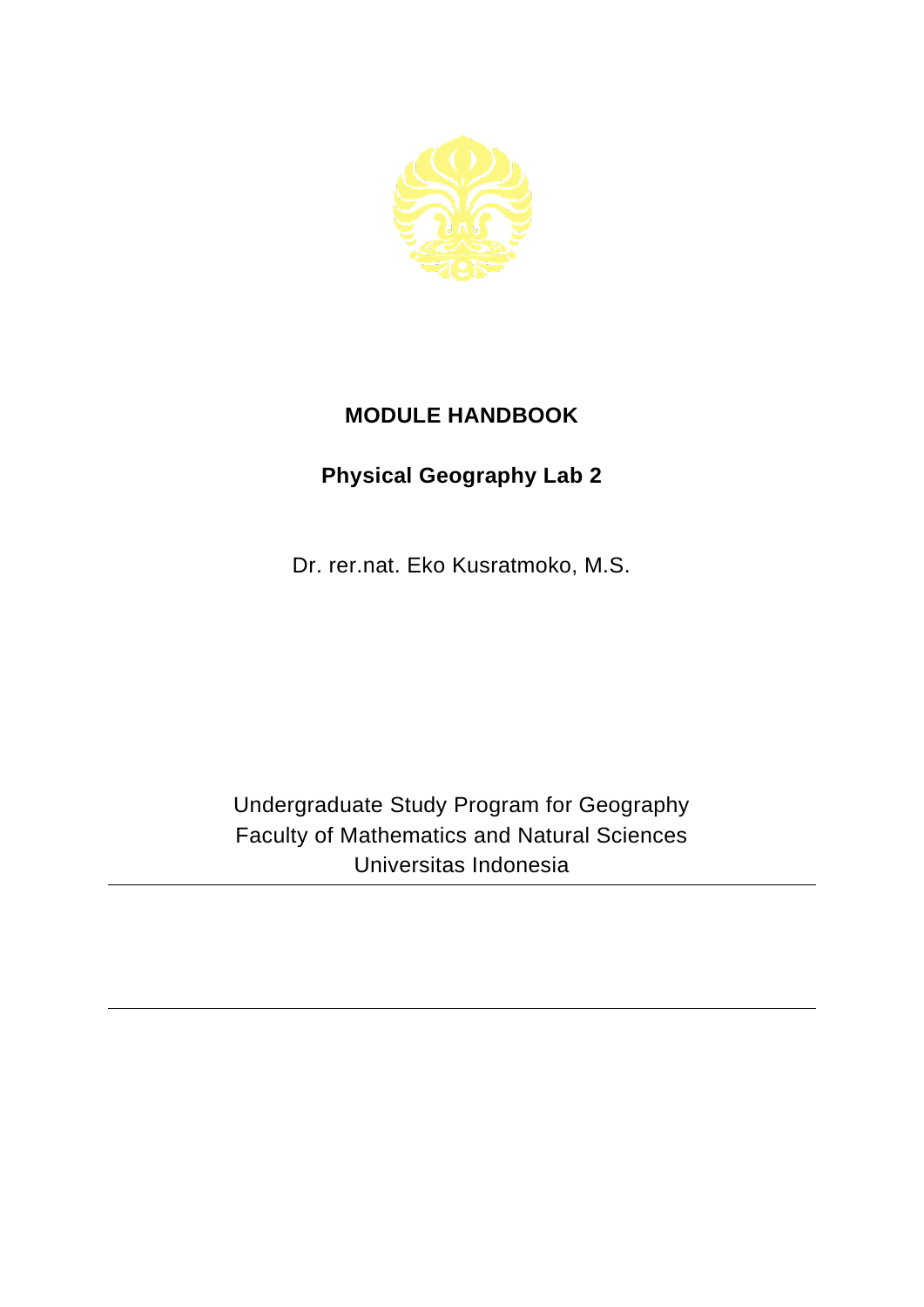| Module designation                                                 | Physical Geography Lab 2                                                                                                                                                                                                                                                                                                                                                                                                                                                                                                 |
|--------------------------------------------------------------------|--------------------------------------------------------------------------------------------------------------------------------------------------------------------------------------------------------------------------------------------------------------------------------------------------------------------------------------------------------------------------------------------------------------------------------------------------------------------------------------------------------------------------|
| Semester(s) in which the module is<br>taught                       | Second (2nd) Semester                                                                                                                                                                                                                                                                                                                                                                                                                                                                                                    |
| Person responsible for the module                                  | Dr. rer.nat. Eko Kusratmoko, M.S.                                                                                                                                                                                                                                                                                                                                                                                                                                                                                        |
| Lecturer                                                           | 1.<br>2.<br>Dr. rer.nat. Eko Kusratmoko, M.S.<br>3.<br>Kuswantoro, S.Si., M.Sc.<br>4.                                                                                                                                                                                                                                                                                                                                                                                                                                    |
| Language                                                           | Bahasa Indonesia                                                                                                                                                                                                                                                                                                                                                                                                                                                                                                         |
| Relation to curriculum                                             | Compulsory                                                                                                                                                                                                                                                                                                                                                                                                                                                                                                               |
| Teaching methods                                                   | Student-centered Learning and combination with Cooperative Learning                                                                                                                                                                                                                                                                                                                                                                                                                                                      |
| Workload (incl. contact hours, self-<br>study hours)               | 1.<br>Lectures: 50 minutes per week per semester<br>2.<br>Assignment: 60 minutes per week per semester<br>Independent study: 60 minutes per week per semester<br>3.<br>Minutes x weeks x semester: $170 \times 14 \times 1 = 2380$ minutes per<br>4.<br>semester<br>5.<br>Midterm Examination: 100 minutes per semester<br>6.<br>Final Examination: 100 minutes per semester<br>Total workload per semester: 2580 minutes / 43 hours<br>7.                                                                               |
| Credit points                                                      | 1(One)                                                                                                                                                                                                                                                                                                                                                                                                                                                                                                                   |
| Required and recommended pre-<br>requisites for joining the module | Principles and Perspective in Physical Geography<br>1.<br>Physical Geography Lab 1<br>2.                                                                                                                                                                                                                                                                                                                                                                                                                                 |
| Module objectives/intended learn-<br>ing outcomes                  | If given weather / climate and hydrological data a student area is able to<br>process and present it in the form of tables and maps. On the basis of<br>available equipment, students are able to measure weather components<br>(temperature, moisture, wind and rainfall) and hydrological components<br>(river discharge / channel and infiltration)                                                                                                                                                                   |
| Content                                                            | Process and Calculation of Weather Data<br>1.<br>Processing Weather/Climate Data into Climate Data with Basic<br>2.<br><b>Statistical Method</b><br>Processing Wind Data with the Windrose Method<br>3.<br>Evapotranspirasi<br>4.<br>Processing Rainfall Data to Determine Hygromines and Seasons<br>5.<br>Coppen Climate Classification<br>6.<br><b>Rainfall Mapping</b><br>7.<br>River and Infiltration Debit Measurement<br>8.<br>Processing River Discharge and Rainfall Data with Basic Statistical<br>9.<br>Method |
| <b>Examination forms</b>                                           | $\overline{\phantom{0}}$                                                                                                                                                                                                                                                                                                                                                                                                                                                                                                 |
| Study and examination require-<br>ments                            | Group and Presentation Score (35%)<br>1.<br>Individual Score (40%)<br>2.<br>3.<br>Final Examination (25%)                                                                                                                                                                                                                                                                                                                                                                                                                |